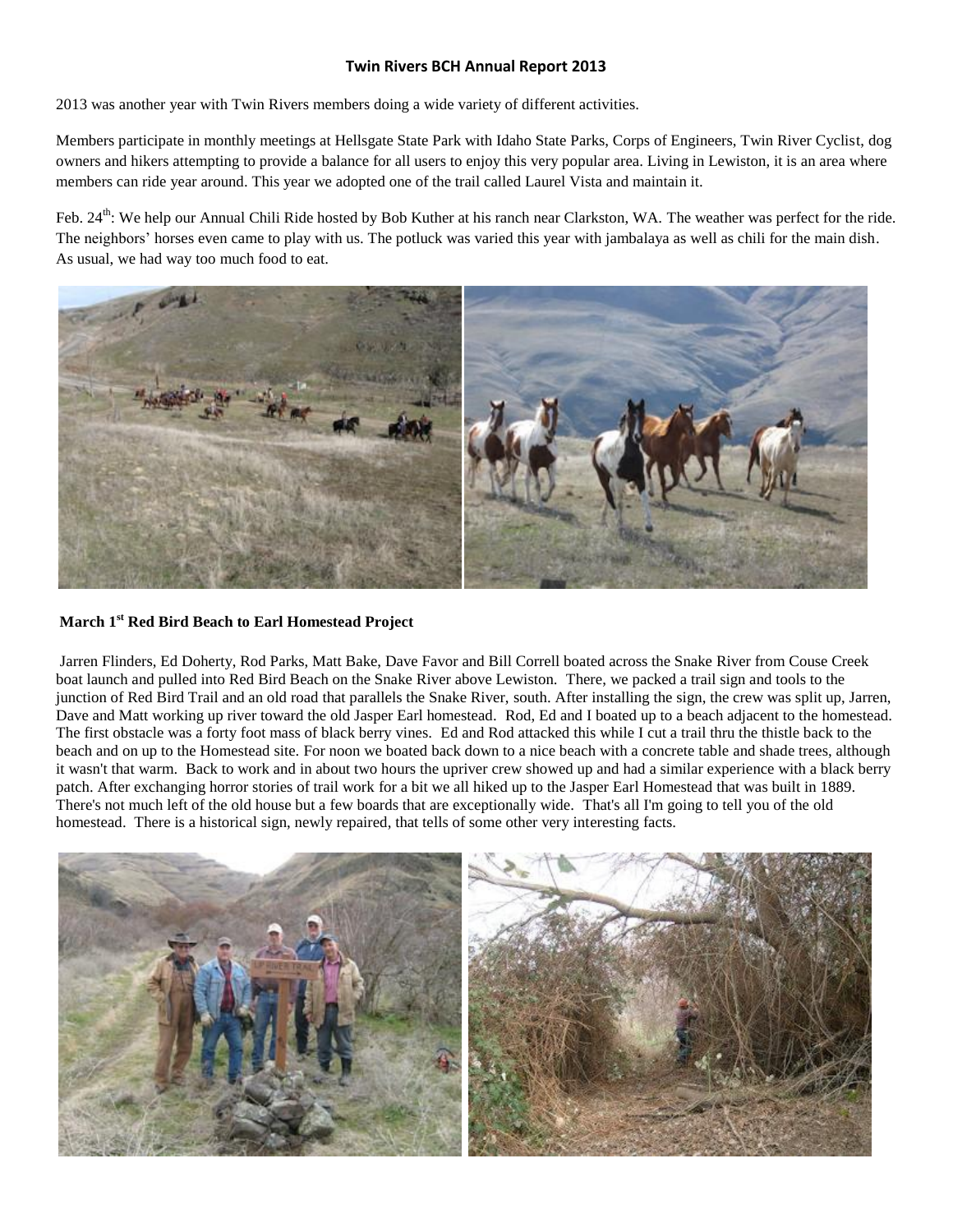## **March 10th: Redbird Trail Clearing**

We started out on our adventure with 15 riders and 18 horses and 1 mule, very good turnout for a trail clearing project. Two of our helpers had to turn back when their horses wouldn't cross the creek. (Not sure if this counts for pizza. We will need a clarification.) We were able to do a lot of clearing with loppers, hedger and a chainsaw. We had just the right amount of workers and horse holders. It was a GREAT group. We cleared trail on our way down to the river and met up with Rod Parks about a mile from the river. He had boated across at Red Bird, picked up nails from where the Fish & Game had burnt the old corrals and then started clearing up the trail to meet us. Matt Bake was nice enough to lend Rod a horse for the return trip down to the river. Bill Ward fixed us a very nice pot of soup at the river which we all very much enjoyed. We then remounted and headed back to our horse trailers. The trip out was very enjoyable, and nice to see all the hard work that was done on the trip down. I would like to thank all that came along and helped make this a very productive and enjoyable day.



### **March 24: Primeland Country Store Outdoor Show**

We were invited to set up a booth promoting what we do as BCH. We were blessed with some real nice weather until the very end of the event, but luckily we had good help and got everything torn down and put up before the rain. The turnout was excellent. The horse and mule rides were again the most popular activity we helped with. Thanks' to Bob Henriksen for setting up a LNT camp and Karen Parks and Chuck Frasier for the Dutch Oven presentations and samples. Pat Bogar gets the award for the most circles in a round pen! Thanks to all the relief crew members that helped Pat out with a break once in a while. Pat & Mark Bogar and Bob Hough provided the stock. The only break all day long was during the dog races.

## **May 7-8: Washington Dept. of Fish & Wildlife Elk Fence Repair Project**

Tom Weatherly, the local land owner was loaded with help. He volunteering corrals, water, camp site; pretty much whatever we'd need, nice to feel welcome! The Elk fence has been in existence for many years. The intent is to keep elk out of private farm fields. As a source of funds, \$500, we agree to ride the perimeter of the fence, about sixteen miles, and clear trees off the fence and repair broken wire. This was a challenging project, as the terrain is very steep in places and we could not ride our stock along the fence, so we had to lead them at times.

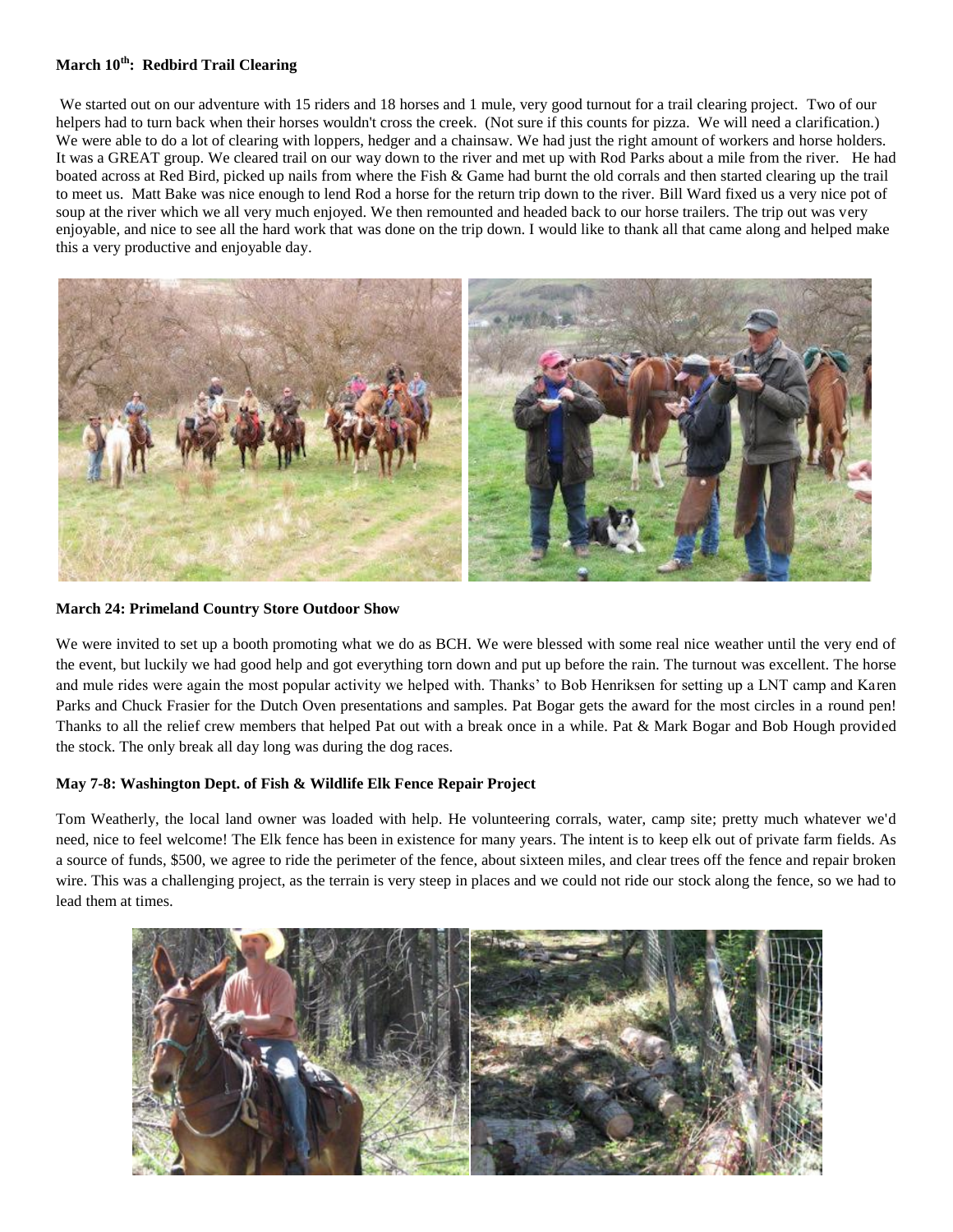### **May 18: Poker Ride**

We held the ride at Fordyce Trailhead up Asotin Cr. on Umatilla NF and Washington Dept of Fish & Wildlife property. What can we say! We had beautiful weather for rides clearing the trail the two weekends before the poker ride. When the big event was scheduled, we have rain, rain, and more rain. Not everyone got wet thanks to the chapter awning. It was a tossup when the riders got back. Do we get some food from the Asotin Fair Booster Booth or go stand by the fire and try to warm up. Thanks to Betty's crew and the Asotin Fair Boosters for making it an enjoyable day even though the weather was less than ideal.

### **June 8-9: Wilderness Gateway Trailhead Project**

The feed bunks in Loop D, the horse loop, at Wilderness Gateway along the Lochsa River were in real bad shape with the bottoms all broken and rotten. Bob Hough and Bill Correll approached the Clearwater NF and asked if we could repair them. These feed bunks have always been a maintenance problem so they asked if they could be filled with gravel instead of the wood bottoms. They agreed to this plan and the planning started. First the crew did some repair on several of the bunks and had to reset one of them on the bottom skids. The old bottoms were removed, and filled with gravel provided by IDT. This project was a real success thanks to Mark Bogar bringing his tractor to fill the feed bunks from the gravel stockpile. For those of you that camp at Wilderness Gateway, please remove any hay that your stock does not use and spread your manure before you leave.



#### **June 15-16: Tin Can Ride**

Seven TRBCH Members followed Bob Hough back in time about 85 years. Periodically Bob announces he's going to ride into the Sheepherder's Tin Can Camp and invites any one to come along. From an old landing at the end of the haul road we pioneered further up the ridge face where we came out on a rocky ridge. We were on the top of a pretty steep canyon without a sign of a trail. In fact we never saw a trail. This canyon had its usual side draws which gave one a choice of slopes to slide down. "The man from Snowy river "didn't have anything on us. Leaving the horses we took a barely discernible trail to the ridge. There we read a plaque which was installed in 2007. It is titled "Sheepherder's Tin Can Camp". And goes on to explain that the first name in the Velvet Tobacco can was DJ [Goldie] Goldsmith in 1928 and the second name was Delmar McMillan in 1942.From there we scrambled down the ridge and found the tobacco can stashed in the end of a rocky outcropping. After adding our names and taking pictures we headed back to the horses. Looking down the canyon and over the hillsides you can imagine the area crawling with sheep, an industry worth millions of dollars in its hay day. A lonely occupation for a sheepherder broken only by bears cougars and the arrival of a packer with news and staples. This was a memorable day!

#### **June 17-20: Kelly Cr, Packing Project**

We packed four members of the North Fork Dist trail crew 12 miles up Kelly Creek Tr. #567 to Deer Creek. The trip was not without a few problems as the old forgot to tighten the cinch got one pack animal before we were out of sight of the trailhead. Next another pack animal wanted to go back, as it could see the person leading it was a green horn and had a lot to learn about mountain trails. A few tranquilizers for the horse and the rider and everything settled down and it turned into a great trip. The FS crew was happy to see their food and we were happy to get to Hansen Meadows where we camped and had plans to do some sightseeing the next day. Well, then the rain came and it liked the meadow so well that it stayed for two days with us. It is so much fun to pack up camp in the rain! The trip back to the trailhead and drive home was uneventful and the packing green horn is well on his way to becoming a veteran.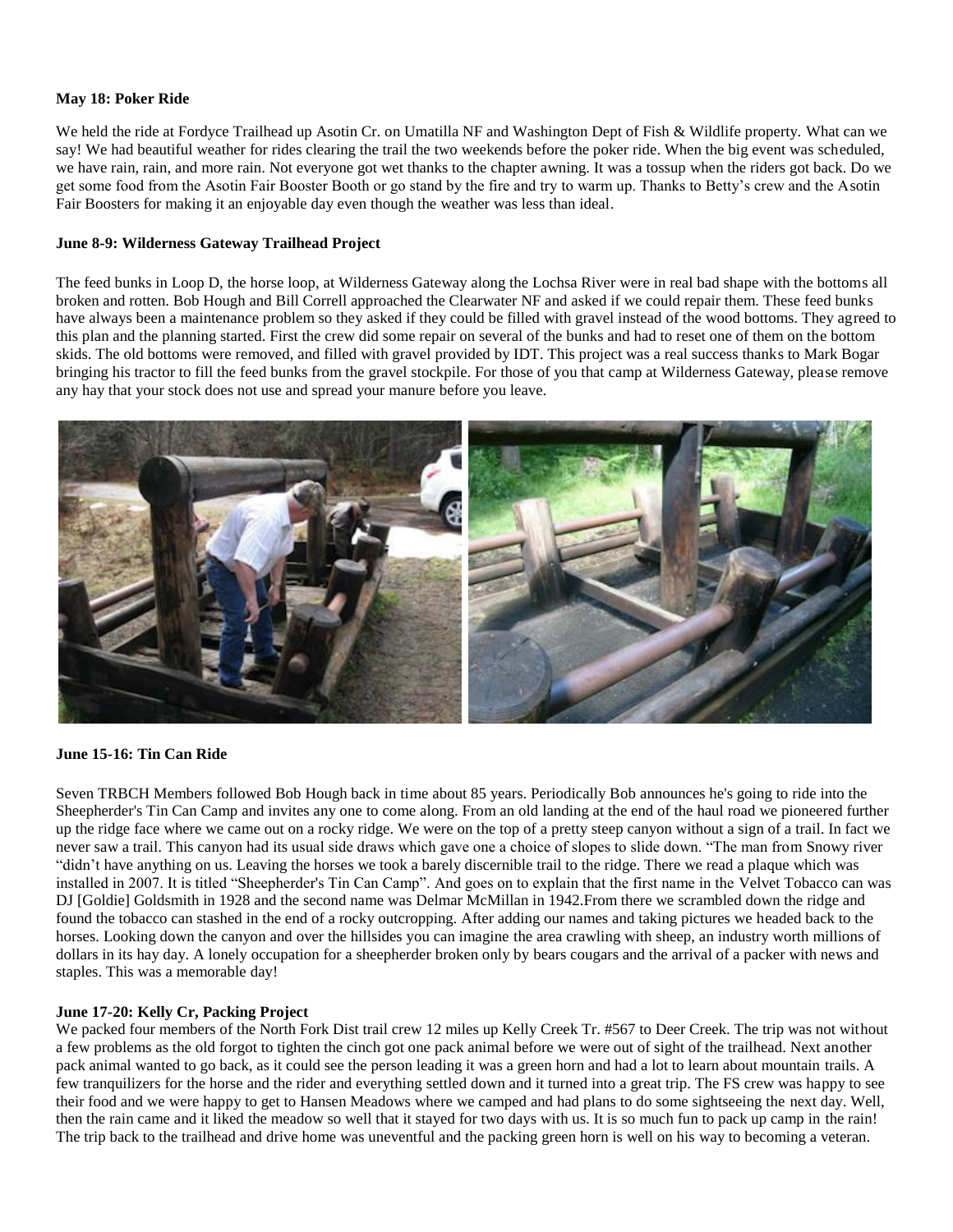### **June 23: Dough Creek Cabin Adopt-A-Cabin Project**

It seems like it is going to be one of those kinds of years where things just seem to happen. We had a crew of five to log out the trail to the cabin, do a little brushing and the usual things we do around the cabin. I think it was about the third tree across the trail that Rod pulled the starter rope out of the chainsaw. Everyone was upset other than Karen as she could see that she may not have to ride all the way to the cabin. Well thanks to some working up a sweat cutting a few trees with saddle saws we made it to the cabin. We washed windows, sweep the floor, put a new coat of stain on the deck, mowed fire breaks around all the structures, and cut thistle by hand. On the way down, there was a bear cub in a tree along the trail and mother bear was on the other side of the trail and not happy with us keeping her from her cub. It all worked out fine with no problems. The cabin is in real good shape other than almost all of the firewood for the cabin was burned up in a campfire outside. Thanks to everyone that worked so hard for the project.



#### July 9: **A United Effort against Noxious Weeds**

Rod Parks of Twin Rivers BCH called me and said they needed some help packing in a "weed crew" 10 miles up Kelly Creek on the Clearwater National Forest. He said that Jeff Halligan from McCall and North Central Idaho BCH would spearhead the project. This spraying project was going to be a united effort with the Wilderness Society, The Great Burn Study Group and the Forest Service. Their main problem was getting the camp in. When they contacted Jeff about the possibility of packing them in, the Backcountry Horsemen responded.

It was thought they needed at least 8 pack animals to pack in their TWO person crew. My original thought-"8 animals for 2 peoplethat's more than the most glamorous elk camp!" I called Jeff and he said that Phil Foster from Kamiah and the North Central Idaho BCH would also help. We had only 6 pack animals but somehow we thought we could make it work or take 2 trips.

This could be interesting I thought! A semi retired packer, a retired warden and a retired office lumberjack representing the BCH coming together to help 3 different organizations, who sometimes may be at odds!

But our common goal of reducing or eliminating noxious weeds in our forests was our driving force and made it a very worthwhile endeavor.

We met Bev Dupree, of the Great Burn Study Group, who coordinates most of the activities in this area at the trailhead that first night with the "weed crew" and a trail crew. A good time was had by all as we devoured Jeff's Dutch Oven chicken dinner and told stories around the non-campfire circle!! Meeting and getting to know the crews that we are helping are always the highlight of these trips. They are sincerely thankful to the volunteers.

Daylight brought the reality of putting together the packs of what seemed an unlimited amount of gear. Two items immediately stood out!!! A 70 (Seventy) lb. stove and a cooler full of bugs. Now I have never packed bugs before but do understand the procedure where these bugs can dine naturally on some of these noxious weeds and help greatly In their demise. But they are still BUGS!!! The 70# stove was a different manner. It was donated to them but it was also about 90 degrees out and they would only be out until mid August!! We would have to allocate almost one pack animal to just stove and tent (a donated 14x16).

We did manage to get the nearly 1000# of gear on 6 pack animals. Most top packed and some looking like a balancing act. There were several adjustments made along the trail but perhaps that just made the trip more memorable. My horse was colic the first 5-6 miles but after some treatment, that turned out OK. Even lost a shoe but that's happened before!

And when we reached Hansen Meadows and the camp site, it made it all worthwhile. One of the most beautiful campsites I have encountered. Water, grass, views and true serenity. Immediately I knew I would be coming back!

We did pack up about 20# of bagged garbage that had been left there previously, evidently for our unannounced pickup, and after relaxing for a couple of hours, we started back!

The trip down went without a hitch. By the way have you ever noticed that the lead rider on a very dusty trail (and about 90 degrees) becomes pretty hard of hearing when discussing trail conditions? Evidently he had the lead to avoid us getting lost!!!! Oh yes- the joys being trail boss!!!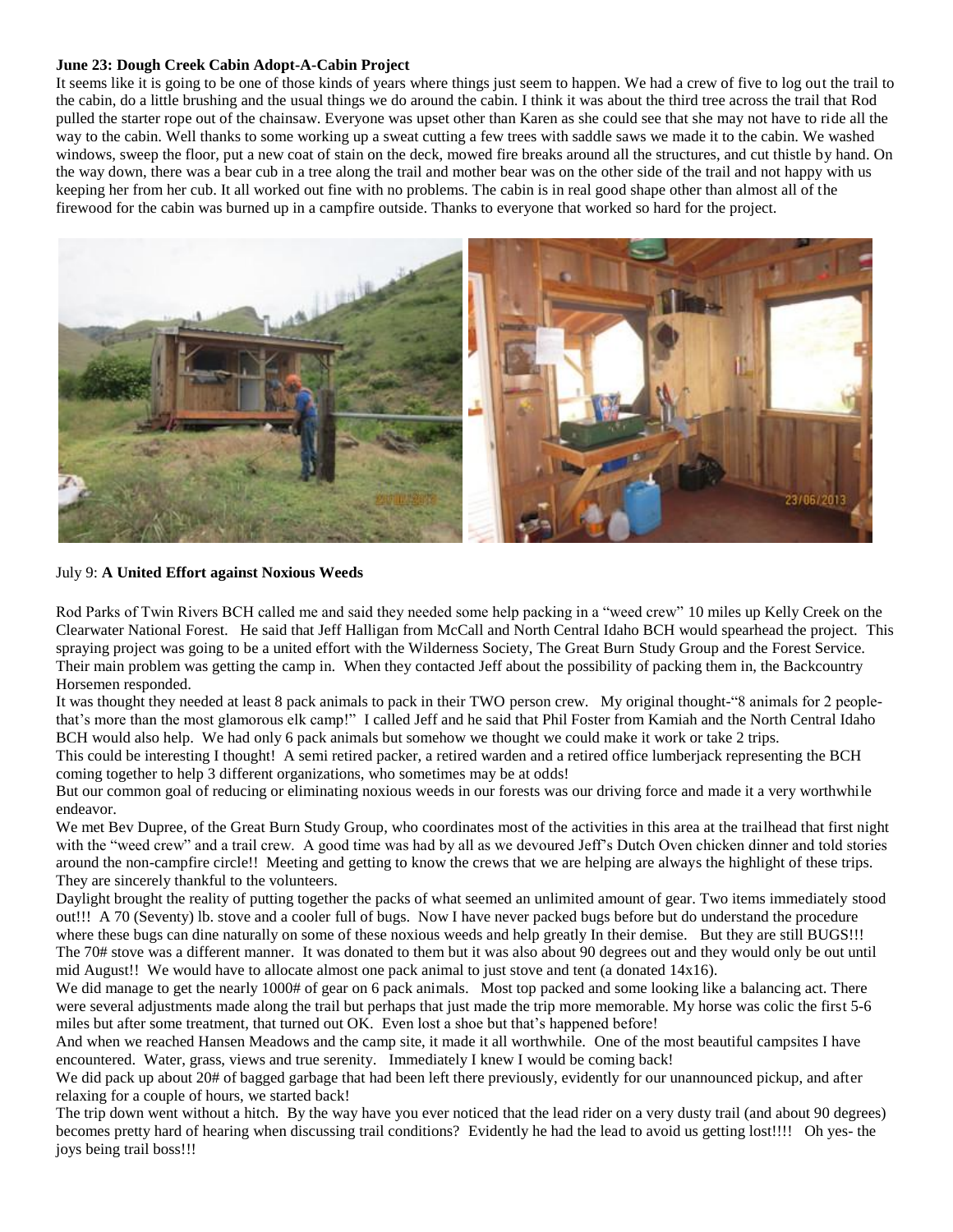A great time was had! Yes- hard work, but good camaraderie, lots of trail chatter, and meeting new friends, and that is what it is all about! A great example of 4-5 organizations getting together and trying to maintain the trail systems and environment that we all cherish!

And now I can say that I have now been involved in packing BUGS. And a nice 20-25# stove will most likely be on the gift list for this crew!

The crew will be spraying for 30 days. I sure hope they do not burn out that stove!!!

Jeff and Mike packed the crew back out a month later and the wood stove had not even been used! They were not the happiest packers as they had to walk out in 100 Degree temperatures as there were so many supplies that never got used.



## **July9-13: Kid's Kamp**

This was the 10<sup>th</sup> Anniversary of hosting Kid's Kamp. We settled on limiting it to twenty five youths after having over thirty last year. We old members just cannot keep up with that many energetic participants. This year was very successful and we had no major accidents or injuries. Just the usual skinned knees and stepped on toes. Daily horse rides, LNT training, gun safety, trail brushing and lots of fun and games. Again, we owe a big thanks to the Washington State Dept. of Fish and Wildlife for providing a fantastic site to hold the camp.



**July 29-Aug 2: Dry Diggins Lookout & Horse Heaven Cabin Archeology Study**

We were hoping that by July 29th all the trails in the Seven Devils Wilderness would be cleared. In checking with Cathy Conover, FS in Riggins, we could see this was not going to be the case. She had a Montana Conservation Crew working on the Boise Trail from Windy Saddle to Horse Heavens and they had cut over 500 trees and were only about two thirds there. The good news was the trail was cut out to Hibb's Cow Camp for our first two nights out and part way to Horse Heaven.

We had a beautiful ride to Hibb's with fantastic weather. Tony King, Wallowa Whitman NF Zone Archeologist, was along to evaluate the Dry Diggins L O, which he did on our second day, for restoration and preservation of the lookout. Day three we loaded up and headed for Horse Heaven Cabin. We knew there would be some work cutting our way there, but we also knew we had a young fit FS employee to run one end of the crosscut, a real blessing. We cut trees with a hand saw or threw out all the small trees and only had to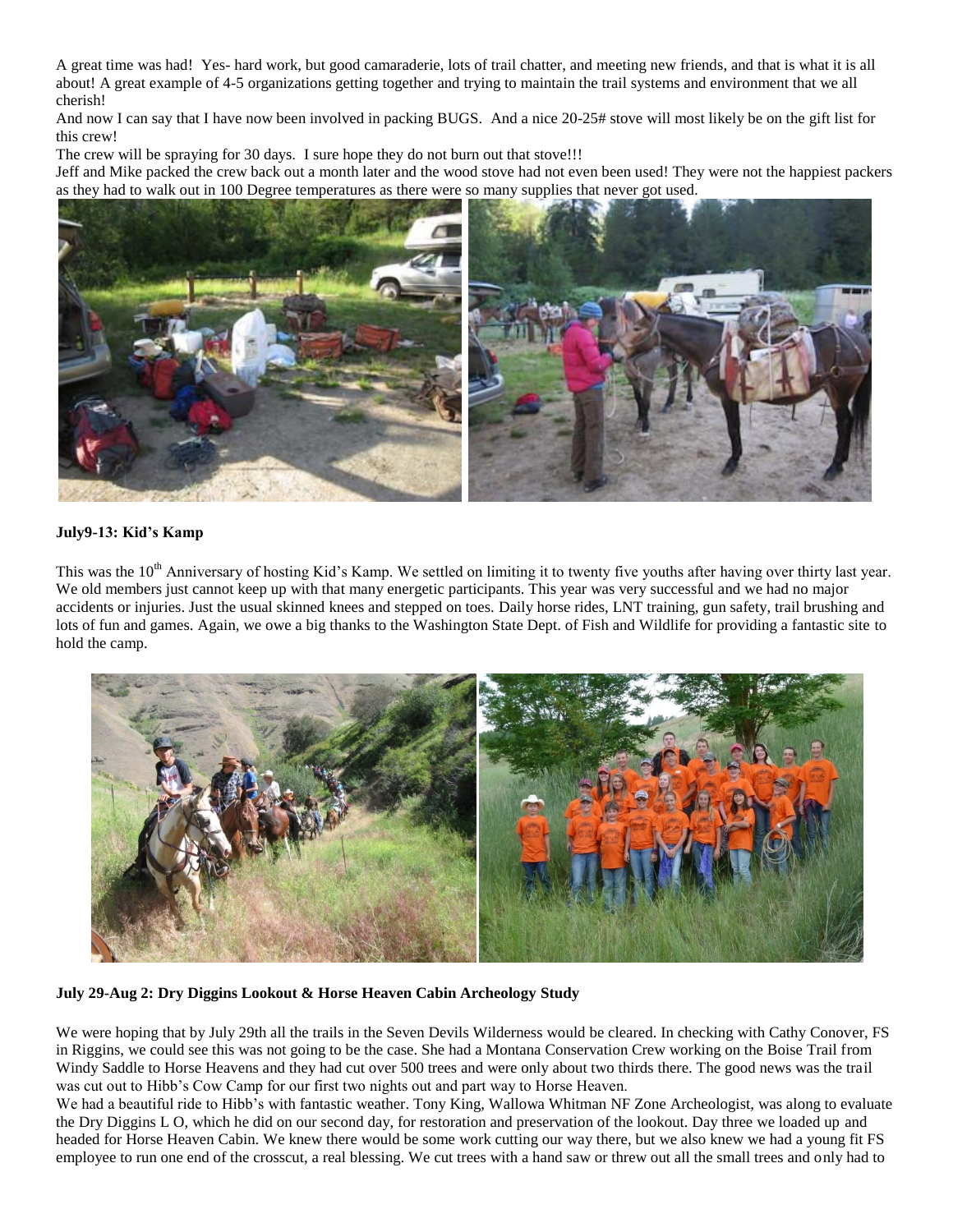use the crosscut on three trees. We packed out a torn and tattered 16X20 tent and frame for Cathy that had been left at Hibb's Cow Camp from the previous hunting season. We were very happy that the day went so good. Then the really good news came up the trail to meet us. The Montana Conservation Crew (MCC) had finished clearing the trail to Horse Heaven Cabin from Windy Saddle Trailhead, so we were home free for a great ride home with no more trail clearing.

Well, Mother Nature could just not leave things be. We got camp set up at Horse Heaven, let the stock out to graze, and started dinner. Shortly, the threatening storm arrived. First strong winds that tore our tarp down, then the hail and more hail and more wind! We rehung the tarp, then all stood under the tarp holding on with our hands to keep it from blowing away again. Luckily Tony started a fire just as it started raining and with the strong wind it did not go out. If this was not enough fun, next we had a lightning strike about 150 yards on both sides of our camp. We took a look out to see if any of our stock was gone or had been struck by the lightning. Luckily all were fine and standing with their tails to the storm. After about an hour of hail, it finally switched to rain and the wind slowed down. We were able to get some heat from the fire and quit shivering before we went to bed. Jim had to go look for his tent before he could go to bed as it had blown away in the storm.

Tony finished his evaluation of the Horse Heavens Cabin and we started for home after thanking the MCC crew for doing such a great job. I will shorten up the story and just tell you that the newly cleared trail did not even last 24 hours. There were over 50 new trees across the trail. We had lots of experience jumping logs, cutting trees and putting the crosscut saw on and off. It took us eight hours and fifteen minutes to ride the twelve miles, but we did make it.



#### **Aug .9-16: Eagle Mountain Trail Clearing**

We made plans to meet at Horse Camp for lunch and then head on to our campsite below Fish Lake Saddle. The ride to camp was beautiful and fantastic weather. Everyone was pretty well set up for the night when a micro burse with rain came through our camp and had everyone scrambling. In less than five minutes over a dozen trees come down. One fell across a portable corral with stock inside and one fell about twenty feet from Matt and Dan's highline. They had to run for their lives as a tree fell right where they were putting a tarp over their gear for the night. Jerry Lane moved his tent, after he caught up with it, into the middle of the meadow 150 feet from any trees, but he did not seem to care about his stock, as he left them in harm's way. Luckily there was no permanent damage to anything. Dinner was eaten watching it rain. It took us an hour to ride to Fish Lake Saddle and start work the next morning. Trail #206 is a Trail Class 3 so we planned to clear all trees to eight feet wide and ten feet high. The work area was from Fish Lake Saddle to the Junction with the Trail to Lower Two Lakes. We worked until around 2:00 pm and then most headed back to camp. Rod Parks, Jerry Lane, and Billie Havens rode on to the Wounded Doe trail to check out how much work was needed. The crew cut two trees with cross cuts that came down in the storm near camp. We were happy to find out that we had done the worst stretch while we had a full crew. Of course during Saturday Dinner we had a hail storm that left enough hail on the ground that we buried some beer in it and had ice cold beer after the work on Sunday. Right on cue, it started raining during dinner again, but it was very mild compared to the other nights. Monday we moved camp to Lower Two Lakes and evaluated the last stretch of trail to clear. Tuesday Morning we all headed out fresh, after a day of no cutting, and had the final stretch cleared by noon. Back to camp for a day of relaxation, fishing and a swim in the lake to rinse off the sweat and dust from the trail as there appeared to be very little rain the closer we got to Two Lakes. Wednesday several members rode to Upper Two Lakes for some relaxation and fishing. Steve Cooper and Rod Parks logged out the trail to Lower Two Lakes. A fish fry was added to dinner that night as the fishing was really good! Thursday we rode by Stanley Butte and camped in Surprise Creek. Friday we loaded up for the ride home on Trail #220, Lochsa Peak, and back to Wilderness Gateway. Wouldn't you know it, as we were getting close to the trailhead we started coming across limbs on the trail. You guessed it, out comes the crosscut saw several times. We finally get back to the vehicles. A long day in the saddle and then the drive home. If you want to experience some extreme weather, just take Bob Hough along with you on a pack trip.